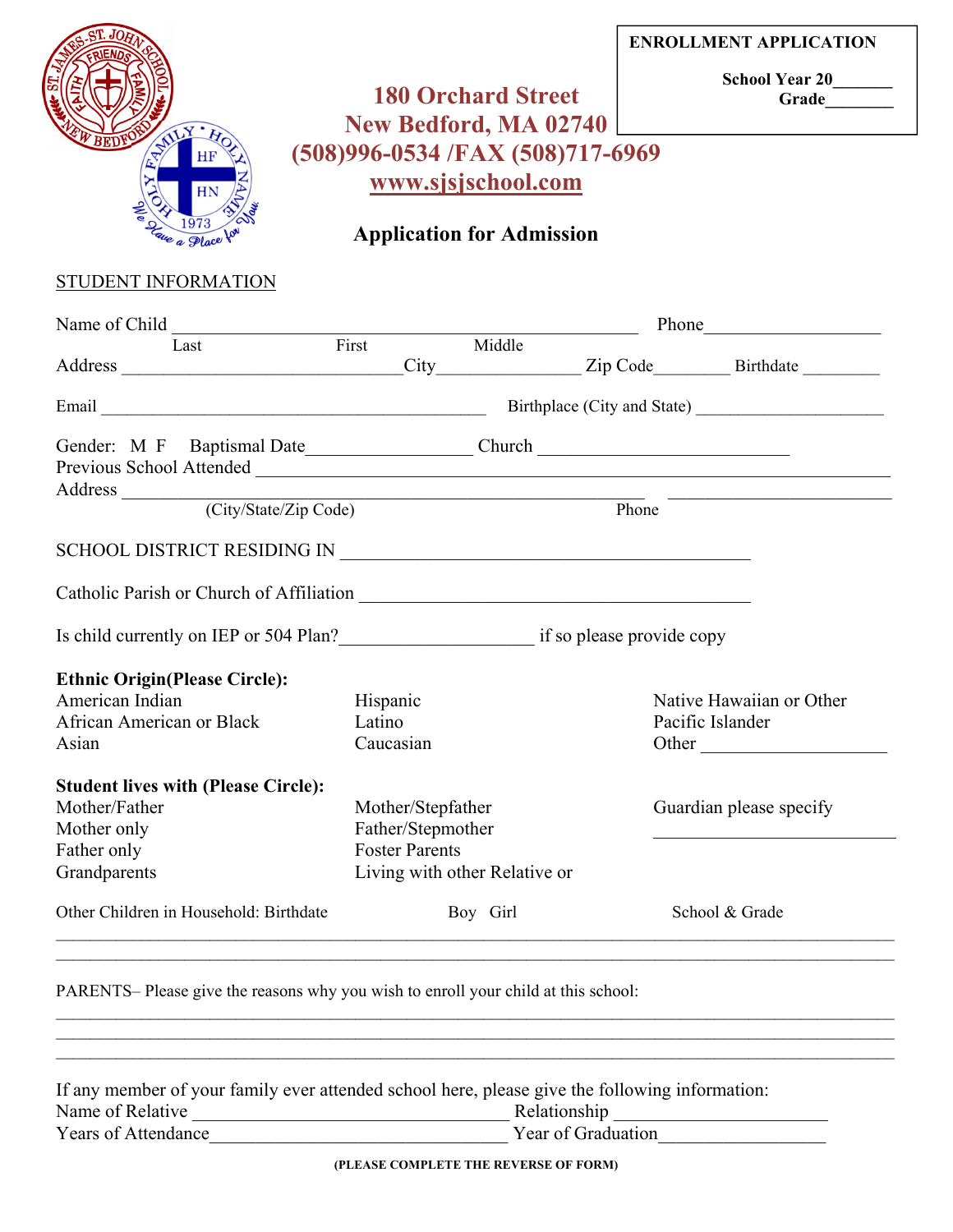### **PARENTAL INFORMATION**

| <b>FATHER:</b>          | <b>MOTHER:</b>          |
|-------------------------|-------------------------|
| Name                    | Name                    |
|                         | Maiden Name             |
| Religion                | Religion                |
| Parish/Church           | Parish/Church           |
| Occupation              | Occupation              |
| Employer                | Employer                |
| <b>Business Address</b> | <b>Business Address</b> |
| Business Phone#         | Business Phone#         |
| Home Phone#             | Home Phone#             |
| Email                   | Email                   |

#### ADDITIONAL CONDITIONS FOR ADMISSION:

- 1. To be eligible for PK 3, child must be three years old by August  $31^{st}$ .
- 2. To be eligible for PK 4, child must be four years old by August  $31^{st}$ .
- 3. To be eligible for Kindergarten, child must be five by August  $31<sup>st</sup>$ .
- 4. Parents must cooperate with administration in educating the child and must agree to help with fundraising and other school activities.
- 5. Students must have current immunization records and must have had a health exam within the last year.

#### PLEASE ATTACH COPIES OF THE FOLLOWING WITH THIS APPLICATION FORM: (Registration is complete when all the forms listed below have been submitted.)

- 1. Latest report card (if applicable)
- 2. Birth Certificate (photo copy o.k.)
- 3. Current Immunization Record (must be up to date and presented before student begins)
- 4. IEP or 504 plan if applicable
- 5. Signed student contract (grades 4-8)
- 6. Signed Anti-Bullying Pledge (all grades)

#### 7. **Application fee of \$150.00 attached (this is a NON-REFUNDABLE fee)**

The Financial Agreement is available in 2 options:

**Option 1** Payment in Full, Single payment due on or before August 1.

**Option 2** 10 Monthly Payments beginning August 2022 through FACTS.

Automatic bank payments (ACH) through your checking or savings account may be made on either the  $5<sup>th</sup>$  or 20<sup>th</sup> or each month. \$45 annual FACTS Enrollment Fee.

My signature indicates that all the information contained in this application is factually correct and honestly presented.

 $\mathcal{L}_\mathcal{L} = \{ \mathcal{L}_\mathcal{L} = \{ \mathcal{L}_\mathcal{L} = \{ \mathcal{L}_\mathcal{L} = \{ \mathcal{L}_\mathcal{L} = \{ \mathcal{L}_\mathcal{L} = \{ \mathcal{L}_\mathcal{L} = \{ \mathcal{L}_\mathcal{L} = \{ \mathcal{L}_\mathcal{L} = \{ \mathcal{L}_\mathcal{L} = \{ \mathcal{L}_\mathcal{L} = \{ \mathcal{L}_\mathcal{L} = \{ \mathcal{L}_\mathcal{L} = \{ \mathcal{L}_\mathcal{L} = \{ \mathcal{L}_\mathcal{$ 

FATHER'S SIGNATURE DATE MOTHER'S SIGNATURE DATE

St. James-St. John School does not discriminate on the basis of race, color, national, or ethnic origin, age, sex, or religion as required by Title IX of the Educational Amendments of 1972 and other federal legislation